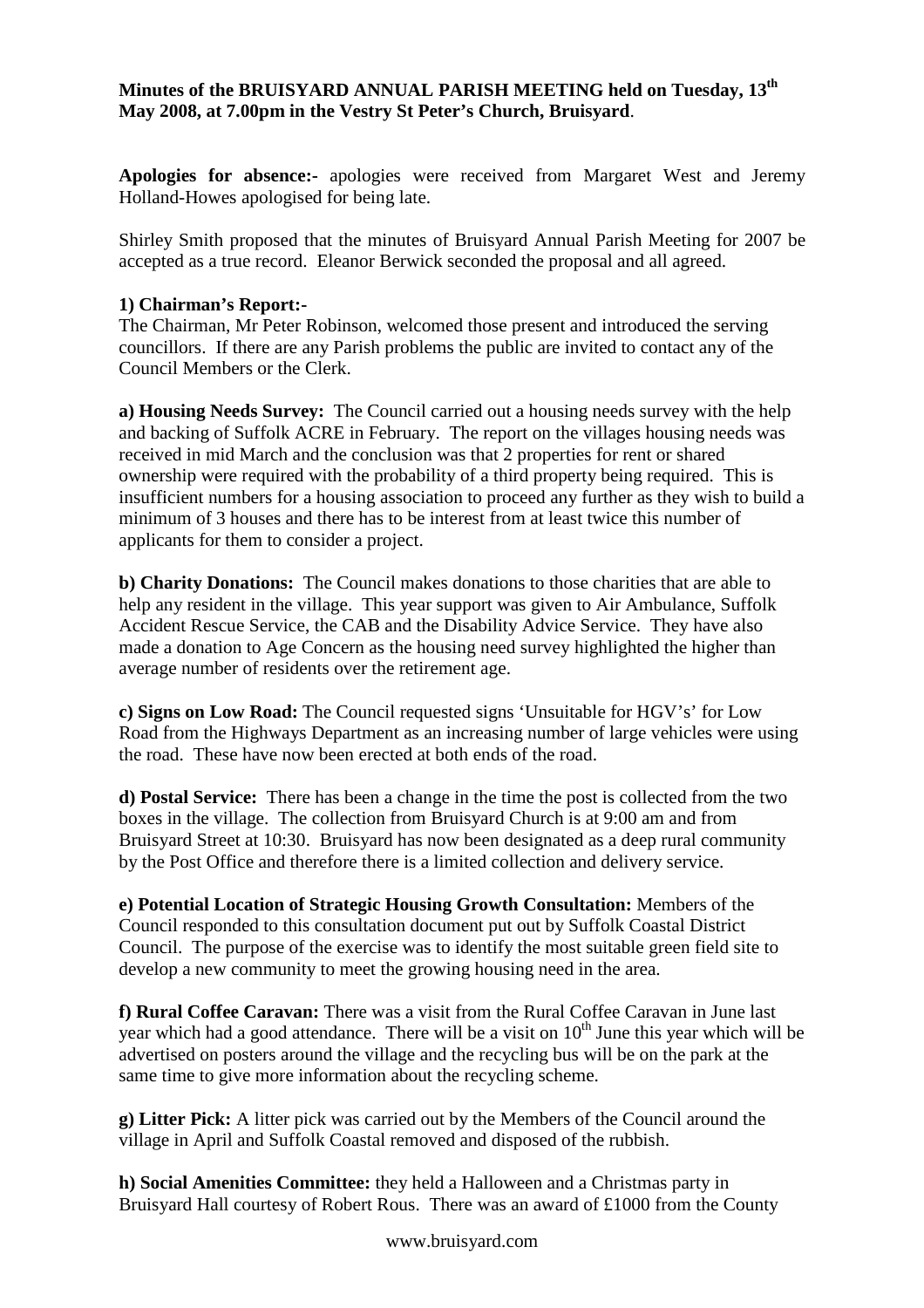Councillors locality budget to purchase tableware and cutlery. A Midsummer Car Boot Sale will be held in the Park on  $21<sup>st</sup>$  June between 1 and 5 pm with refreshments being served.

**i) Precept:** the Council has increased the precept by £1100 this year to £1300 to cover the increasing costs and responsibility of the Council.

**j) The Vestry:** the PCC were thanked for the use of the Vestry for meetings

**2) Big Lottery Award and Village Hall Project:** The chairman asked David Smith, the secretary to the village hall committee to update the meeting on the progress of the project. **a) Funding:** To build and equip the village hall £219,518 is required and so far the Parish Council has been awarded:

- Big Lottery Community Buildings programme: £187,218
- Parish Council: £300
- Bruisyard Social Amenities Committee: £1000
- SCC Locality Budget: £1000

A further grant of £10,000 has been applied for from the District Council and a further award of £20,000 will be applied for in June from the Corporate Regeneration Fund run by the County Council. If necessary further funding will be sort from other bodies such as the Carbon Trust covering the green features of the building and the Garfield Westfield Foundation.

**b) Project Plan:** The Architect will put the building out to tender on 1<sup>st</sup> August and a contractor selected with construction starting on  $1<sup>st</sup>$  December but it is hoped to bring this date forward, if possible, in order to get the foundations constructed before the worst of the winter weather. Building is projected to take 32 weeks and so will be completed in September 2009.

## **c) Project Outcomes:**

- Improve social networks in the village
- Increase in participation in Parish council Meetings
- Create new services in the form of new clubs
- Create education facilities for IT and any others required by the community.
- Construct a building with an energy efficiency rating of A
- Ensure viability of the project by having low running costs to encourage use

of the building

The Village Hall Committee is looking for increased participation by other resident to form clubs and create uses for the hall, for which there are grants from various sources. Residents will be asked to volunteer to help with the painting of the hall and the landscaping of the car park.

The Secretary suggested it would be an interesting idea to put a time capsule in the hall during construction to include photos and recordings of older residents' memories of the village and the changes that have occurred in the village in their lifetime.

**3) Unitary Councils in Suffol**k: The District and County Councillor Colin Hart covered this item in his address to the meeting.

**4) Questions from the floor:** Christine Goode suggested that the Suffolk Foundation should be applied to for small grants to help set clubs and activities in the village. She was thanked for this information.

Winifred Higgins asked if noise cut-out system could be installed in the village hall to protect its neighbours from excessive noise. It was agreed this was a good idea and would be looked into. She also suggested drawing up a contract for the hiring of the hall which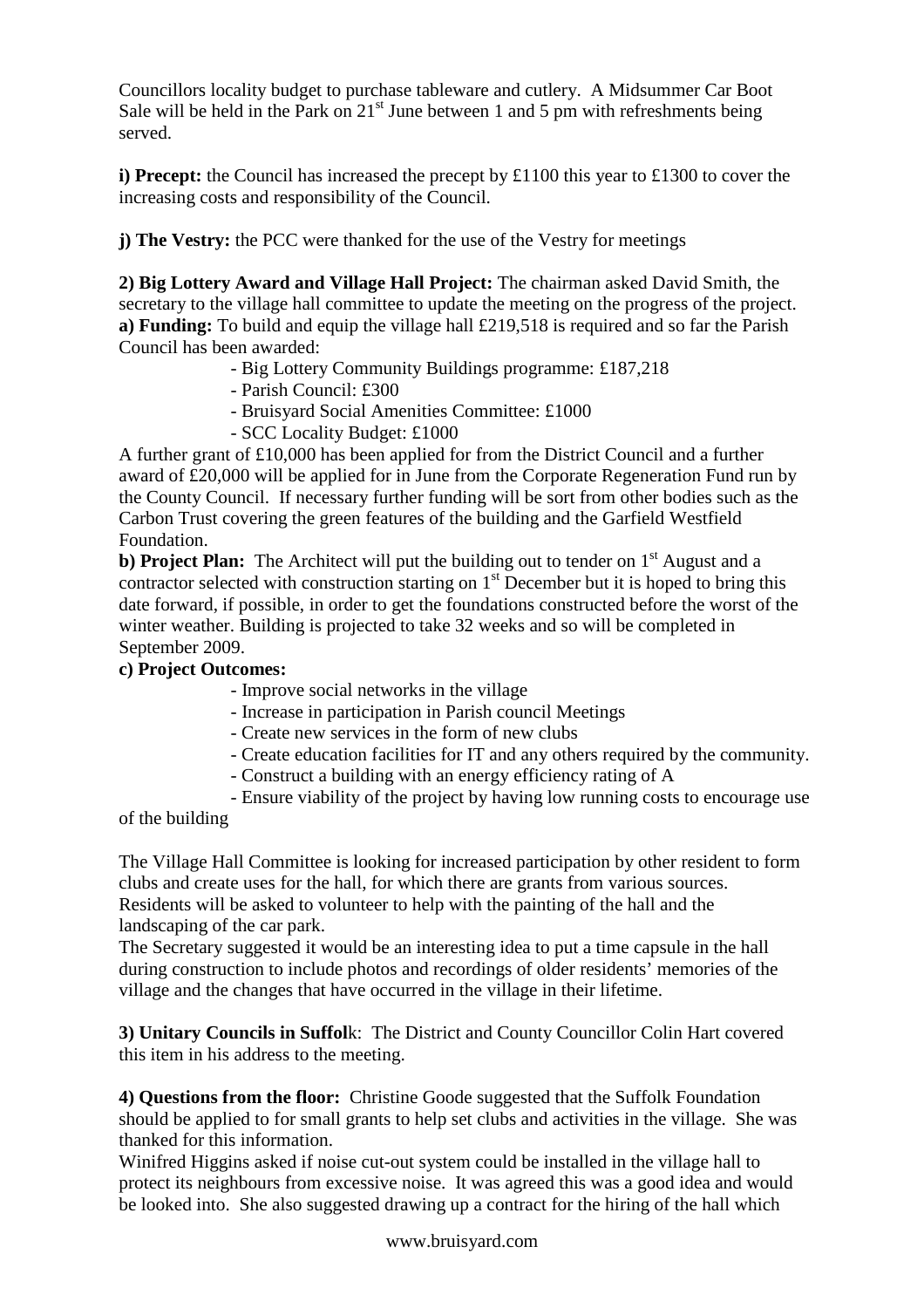included taking a cheque deposit for the hiring of the hall at a rate of £50 for residents and £200 for outsiders. These cheques would only be cashed if damage was done to the hall during the hiring. These measures are working well at Brandeston's new hall. She will get a copy of their contract as an example. This was also viewed as a good proposal.

The District and County Councillor Colin Hart was invited to address the meeting:

- **a) Council Tax:** There was an increase by just under 4%, the lowest for a few years, achieved by continuing to make savings and efficiencies. The County Council is undergoing major organisational changes to reduce administrative costs. There will be a virtual freeze in government grants over the next two years.
- **b) Waste Management:** The three bin system is being rolled out across the District resulting in meeting the recycling targets. This is expensive and will mean a tough job to close the budget gap in future. The County Council has in principle decided to pursue an energy from waste policy, building an incinerator to burn everything that cannot be recycled to get energy, which is classed by government as renewable energy. A potential site is the County Councils highway maintenance depot at Great Blakenham but other sites will be considered. It is not due to be in operation until 2014.
- **c) Parham Wind Farm:** Following a legal challenge to the decision taken by officers to approve the latest turbines being put forward by the developer, the application is now due to go before the Development Control Committee on 28<sup>th</sup> May.
- **d) East of England Regional Assembly:** This body will be abolished in 2010 and major strategic decisions on transport, planning and housing will transfer to the East of England Development Agency. The Assembly was mostly made up of elected councillors of local authorities but the Development Agency's board members are appointed and not accountable to an electorate.
- **e) Portfolio:** This last year Colin Hart has been the portfolio holder for Economic Development and Tourism working to bring private and public investment to the District through various bodies.
- **f) Local Government Review:** Following the failure of Ipswich's bid for unitary status, the Government has sent in the Boundary Committee to review local government across the county. This could mean unitary councils with an East/West/Ipswich split; an East/West split or a single council for the whole of Suffolk. There is also the possibility of a cross-border unitary authority including Lowestoft and Great Yarmouth (Yartoft). The Boundary Committee has been specifically asked to examine that latter option. The Boundary Commission will put forward proposals for consultation in July. In turn they will put proposals to the Secretary of State, Hazel Blears at the end of December with her decision given in February and the new authority/ authorities coming into being in 2010. The Boundary Commission will not consider any variation on the current two tier system but the proposals need to meet the five criteria of affordability, cross section support, strong leadership, neighbourhood empowerment and value for money. Colin Hart's personal preference is for the East/West/Ipswich split creating authorities large enough to deliver services but small enough to preserve local accountability.
- **g) Locality Budget:** He has assisted in a broad range of projects from his County Councillor's locality budget. He still has funds available if a village organisation has any proposals.

The Chairman thanked Colin Hart for coming to the meeting and for all the help he has given the village in the last year.